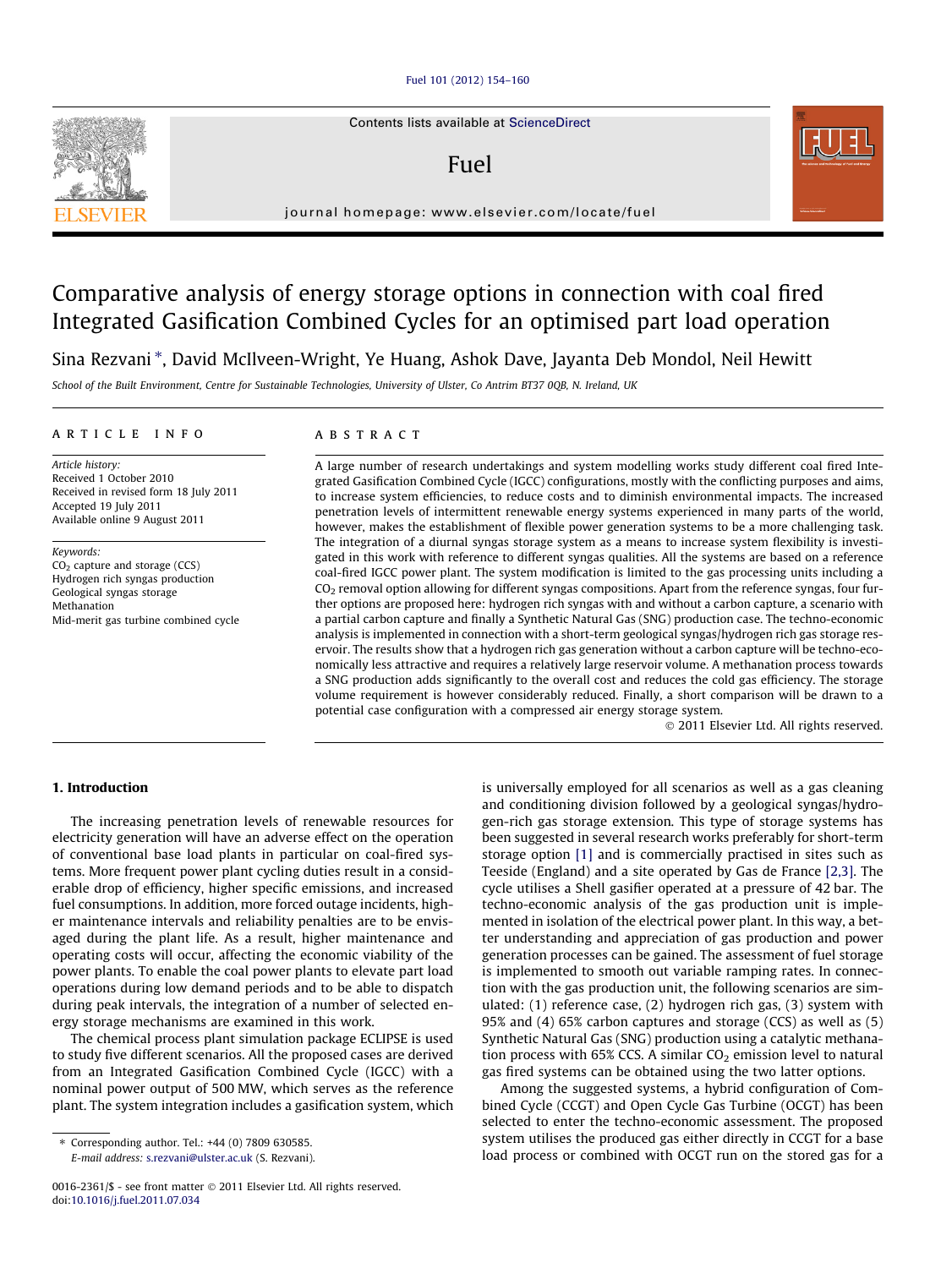<span id="page-1-0"></span>load following operation. During low demand times, the system continues producing syngas, hydrogen rich gas, or SNG for geological storage. Due to large reservoir requirements and energy intensity of highly compressed gas products, a diurnal storage provision is selected for the suggested case scenarios, which is considered to be techno-economically a more promising option. The storage possibilities are highly dependent on the characteristics of geological formations and on the gas compositions. In general, the energy density of fuel affects the techno-economic viability of any storage systems. A geological storage is considerably less costly than aboveground options. The specific cost of aboveground storage for hydrogen given in the literature can be as high as  $\epsilon$ 16,000/GJ [\[4\]](#page-6-0). Typical figures are around  $\epsilon$ 9000/GJ corresponding to  $\epsilon$ 1080/ kg if adjusted to 2008 figures [\[5–7\].](#page-6-0) The potential areas for geological storage are salt cavern, sandstone and abandoned mines as well as porous rock formations. The specific cost of geological cavern development corresponding to an excavation and storage space creation in impervious rocks can be as high as  $\epsilon$ 500/GJ. This option is significantly more expensive than the other geological storage alternatives listed above – for example, the cost for solution mined salt caverns are many times lower than the cavern development in impervious rocks. The assumed value in this paper corresponds to a higher spectrum given in the literature [\[8,9\].](#page-6-0) In comparison to compressed air storage system requirements with an energy density of around 2.4 kW  $h/m<sup>3</sup>$ , the simulated scenarios show energy densities between  $65 \text{ kW h/m}^3$  for hydrogen rich gas and 240 kW h/m<sup>3</sup> for SNG at 40 bar pressure. The energy density can significantly be improved if the pressure is increased. Energy densities up to 250–465 kW h/m<sup>3</sup> is reported in the literature for hydrogen storage in underground caves if operating pressures are varied between 80 and 160 bar [\[10\]](#page-6-0).

The hydrogen loss is reckoned to be negligible in connection with diurnal gas storage; literature suggests 1–3% total volume loss of hydrogen per year from caves. Further issues such as gas contamination, degradation and biological or mineralogical interactions are not considered in this study but worth to be addressed in further investigations. Crotogino et al. mention the possibility of hydrogen reactions with micro-organisms and minerals in depleted fields and aquifers [\[11\]](#page-6-0). It is assumed that the selected short-time storage will not adversely affect the gas quality. However, the permanent presence of a cushion gas in the storage caverns may influence the storage quality.

Finally, an additional scenario is presented using a multi-shaft gas turbine configuration with an integrated compressed air energy storage system. A single shaft arrangement can be established as a retrofit with additional renewable energy integration schemes. This variation however, requires component redundancies, which adds to the overall cost of the plant and suffers higher efficiency losses. A multistage turbine compressor configuration is devised to improve the performance attributes. The system flexibility, however, suffers under this arrangement increasing the ramping rates on the ground of limited syngas flow splits between the power island and air compressor stages compared to the previous option. Furthermore, the system commercialisation seems to lend itself more towards industrial scale applications.

# 2. Methodology

For a more dynamic operation of IGCC, five gas production scenarios are analysed in this work followed by geological storage. The mass and energy balance of the selected systems were modelled using the ECLIPSE chemical process simulation package. This software has been used in connection with many International and European projects and is validated against other models as well as demonstration plants and real case studies [\[12,13\]](#page-6-0). The selected system has a nominal power output of 500 MW. The reference plant utilises a Shell gasifier with basic gas cleaning facilities and acid gas removal stages. Based on the core plant, different modifications have been implemented to improve the quality of gas. The power islands and the gas production units are studied in isolation from each other. The flexibility of the system depends on the autonomous operation of both plants. With regard to the economics, the capital costs of all the basic equipment types are estimated according to the step count exponential costing method using the dominant process variable or a combination of variables. Following the plant cost estimation, the Breakeven Electricity Selling Price (BESP) is determined based on the net present value (NPV). To cover uncertainties, a number of sensitivity analyses were carried out in connection with factors such as discounted cash flow, fuel prices, and capital investments.

# 3. Reference case

The Reference IGCC consist of five main units: the cryogenic air separation unit (ASU), fuel processing, Shell gasifier, heat recovery and gas cleaning as well as acid gas removal units. The system operates on 151 tonnes per hour (tph) bituminous coal with a calorific value of 25.17 MJ/kg AR (As Received). The ASU provides more than



Fig. 1. The reference plant.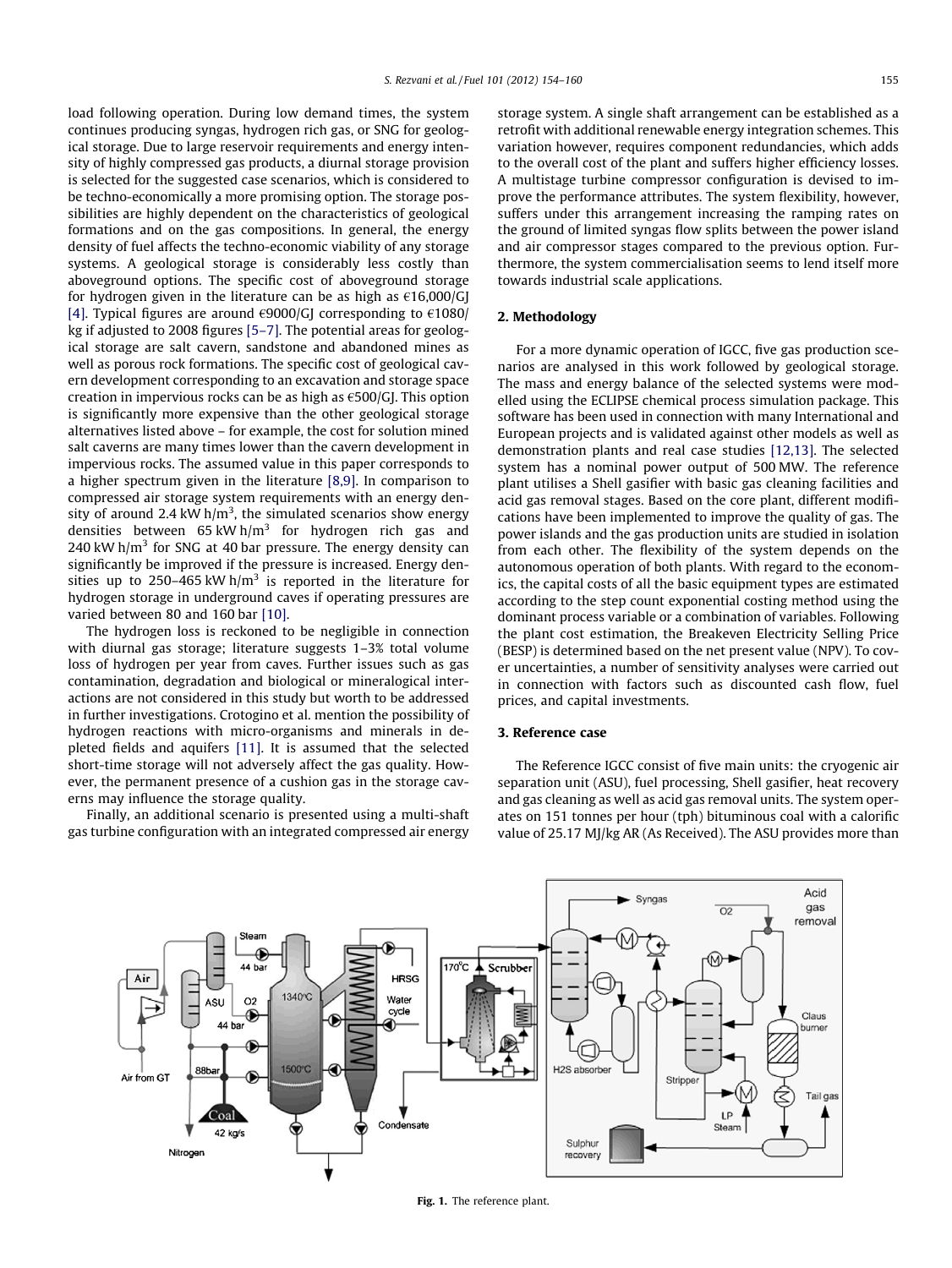140 tph oxygen to the gasifier. A fraction of generated nitrogen (23 tph) is used at high pressure for the coal supply. The remaining part is used in the gas turbine in order to maintain adequate flow rates and for cooling with the rest vented to the atmosphere. The gasifier develops a temperature of around 1500 °C. A steam injection of around 47 tph moderates the temperature and contributes to the shift reaction. This approach also reduces the requirement for a steam injection in the water gas shift reactor. The gas is gradually cooled in the heat recovery system and sent to a scrubber. The reference case can deliver up to 214 MWth high to medium grade thermal energy (from 1340  $\degree$ C down to 140  $\degree$ C) and 45 MWth lowgrade energy (below 140  $\degree$ C). The remaining cycle simulations show a considerable elevation in high to medium grade heat but require additional low-grade heat input into the system. The overall thermal load of all the gas generation cycles, however, remains comparable apart from SNG production, which generate more thermal energy due to the exothermic methanation process. The elimination of sulphur compounds takes place in the acid gas removal unit. Following the Carbonyl Sulphide (COS) hydrolysis to  $H_2S$ , the  $H_2S$  compounds are removed in an absorber using Selexol solvents. Solvent recovery and H2S release occurs in the stripper part. The resulting gas is sent to a Claus burner, where it reacts with oxygen and sulphur dioxide to supply Sulphur and tail-gas. The composition of the latter strongly depends on the amount of oxygen supplied. At high  $H<sub>2</sub>S/O<sub>2</sub>$  ratios the tail gas will be mainly water and hydrogen. A simplified flow diagram of the systems is given in [Fig. 1.](#page-1-0)

# 4. Case studies

All the scenarios studied in this work consist of the following units: (a) gas production, (b) diurnal storage and (c) power island. The case studies examined in this work are as follows: (case 1) basic syngas production corresponding to the reference case, (case 2) hydrogen rich gas generation, (case 3) hydrogen rich gas production with 95% carbon capture and storage (CCS) (case 4) hydrogen rich gas production with 65% CCS and finally (case 5) synthetic natural gas generation with 65% CCS. Apart from the reference case, all the plants are also equipped with a water gas shift reaction unit in a sour shift configuration. The  $CO<sub>2</sub>$  capture is achieved using a Selexol unit followed by a gas saturation stage and a  $CO<sub>2</sub>$  compression train. Similar to acid gas removal, Selexol cycles through an absorber and a stripper. A fraction of the syngas is bypassed around the water gas shift reactor in the case of a partial  $CO<sub>2</sub>$  capture requiring smaller unit integrations. This design is less costly than a 95% CSS option. In connection with  $65\%$  CO<sub>2</sub> capture, the CO<sub>2</sub> emission is comparable to that of a natural gas fired system. Higher energy densities can be achieved through a methanation process. This method is used for the synthetic natural gas (SNG) production. In this work, the plant is designed with a 65% CCS. The considerably higher energy density of SNG is moderated by noticeably lower cold gas efficiencies.

Fig. 2 shows the integration of a combined cycle gas turbine for base load operation and an open cycle gas turbine for load following management. The daily plant operation consists of eight hours of gas generation, 8 h base load and eight hours load following process. The CCGT system operates for around 16 h and has a power output of up to 491 MW. The OCGT part is designed to operate on the stored gas for up to eight hours a day with a maximum power output of up to 350 MW. The available heat from IGCC can be utilised to run the steam turbine between 38% and 59% of the maximum continuous rating. In this way, a parallel start-up of the gas turbine and the steam turbine can be achieved (hot-start on the fly). In addition, it is also possible to use the available energy from the steam turbine to generate compressed air during the low demand. A compression power saving of up to 200 MW could be achieved through this option during peak demand.

#### 4.1. Gas production: Main technical results

[Table 1](#page-3-0) shows the main gas compositions and the gas production features of the studied cases. Although the last case gives the highest gas heating value, the cold gas efficiency is considerably lower than that of other cases. This is due to a high heat generation during the methanation process. A heat transfer of over 44 MW including a steam injection of around five MW is required for the methanation plant. This is further sustained by a stream recirculation rate of above 97 MW. The exothermic nature of this process transfers part of the energy available in the gas to the steam cycle. This results in a lower overall cold gas efficiency.

The thermal loads of the main components are given in [Table 2.](#page-3-0) Extra heat can be recovered from air and  $CO<sub>2</sub>$  compression units. A higher heat transfer capacity is available through the exothermic methanation process. The overall heat transfer capacity is divided in low (<130 $\degree$ C), medium and high-grade heat.



Fig. 2. IGCC plant with CCS and gas storage (thermal storage not considered but it could be an option).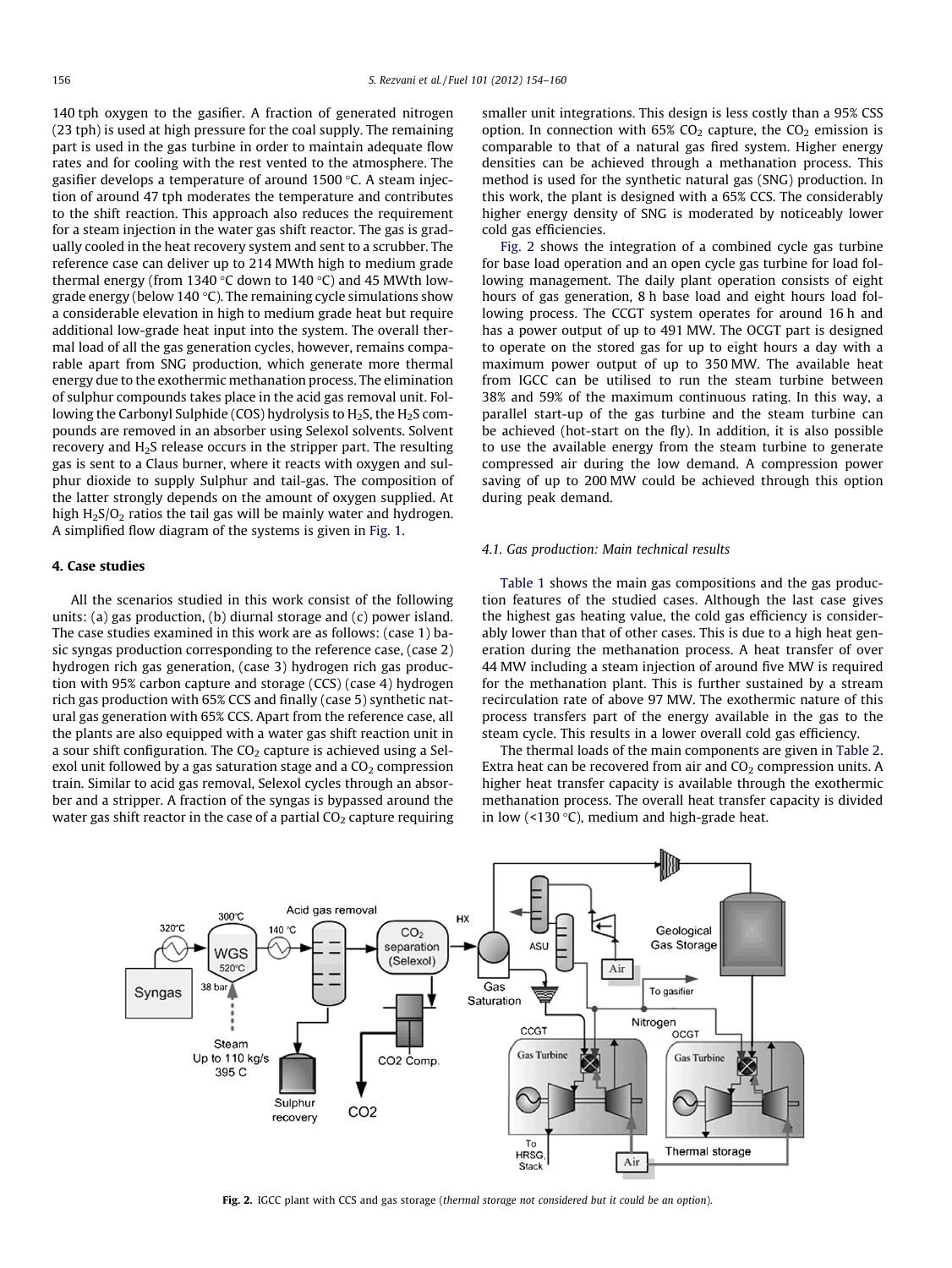<span id="page-3-0"></span>

|                    |                    | Case 1    | Case 2    | Case 3 | Case 4 | Case<br>5  |
|--------------------|--------------------|-----------|-----------|--------|--------|------------|
|                    |                    | Reference | $H_{2}$ - | 95%    | 65%    | <b>SNG</b> |
|                    |                    |           | rich      | CCS    | CCS    |            |
| Flow rate          | kg/s               | 79.2      | 115.8     | 24.5   | 43.8   | 26.4       |
| Flow rate          | kmol/s             | 3.8       | 5.7       | 3.6    | 3.5    | 1.3        |
| CO <sub>2</sub>    | mol%               | 4.19      | 38.56     | 3.04   | 1.94   | 5.86       |
| N <sub>2</sub>     | mol%               | 7.43      | 5.42      | 8.55   | 8.67   | 21.26      |
| Argon              | mol%               | 1.17      | 0.74      | 1.17   | 1.18   | 3.2        |
| $H_2S$             | mol%               | 0.002     | 0.001     | 0.002  | 0.002  | 0.005      |
| CH <sub>4</sub>    | mol%               | 0.022     | 0.014     | 0.023  | 0.023  | 56.0       |
| H <sub>2</sub>     | mol%               | 25.89     | 53.41     | 84.29  | 62.33  | 11.76      |
| CO                 | mol%               | 57.72     | 1.79      | 2.82   | 25.75  | 1.35       |
| Water              | mol%               | 3.55      | 0.05      | 0.08   | 0.09   | 0.50       |
| NH <sub>3</sub>    | mol%               | 0.025     | 0.014     | 0.021  | 0.022  | 0.058      |
| LHV                | M1/kg              | 10.4      | 6.5       | 31.3   | 18.2   | 24.6       |
| LHV                | MJ/Nm <sup>3</sup> | 10.2      | 5.7       | 9.7    | 10.0   | 21.7       |
| $ED@40$ bar        | kW h/              | 106.7     | 64.6      | 99.2   | 104.5  | 237.7      |
|                    | m <sup>3</sup>     |           |           |        |        |            |
| ED@                | kW h/              | 266.0     | 199.8     | 242.5  | 257.7  | 652.7      |
| 100 <sub>bar</sub> | m <sup>3</sup>     |           |           |        |        |            |
| <b>CGE</b>         | %                  | 0.78      | 0.72      | 0.73   | 0.76   | 0.62       |
| CO <sub>2</sub>    | kg/s               | 102.0     | 102.0     | 9.3    | 40.1   | 36.2       |
| emission           |                    |           |           |        |        |            |
| <b>SCE</b>         | kg/                | 830.8     | 963.9     | 90.8   | 362.7  | 391.1      |
|                    | MW h               |           |           |        |        |            |
|                    |                    |           |           |        |        |            |

ED: energy density, CGE: cold gas efficiency, SCE: specific  $CO<sub>2</sub>$  emission.

#### Table 2

Thermal loads.

|                                                                                                                                                      |                                                                                                        | Case 1                                                      | Case 2                                                            | Case 3                                                             | Case 4                                                            | Case 5                                                              |
|------------------------------------------------------------------------------------------------------------------------------------------------------|--------------------------------------------------------------------------------------------------------|-------------------------------------------------------------|-------------------------------------------------------------------|--------------------------------------------------------------------|-------------------------------------------------------------------|---------------------------------------------------------------------|
| HTC (med.-high)<br>HTC (low)<br><b>Total HTC</b><br>TO from ASU/N2<br>TO from CO <sub>2</sub> comp.<br>TO from gas refining<br>WGS SR<br>Gasifier SI | MWth<br>MWth<br><b>MWth</b><br><b>MWth</b><br><b>MWth</b><br><b>MWth</b><br><b>MWth</b><br><b>MWth</b> | 214.5<br>45.4<br>259.9<br>50.6<br>0.0<br>0.0<br>0.0<br>40.2 | 383.2<br>$-137.2$<br>246.0<br>50.6<br>0.0<br>0.0<br>356.4<br>40.2 | 407.2<br>$-142.5$<br>264.7<br>50.6<br>75.7<br>0.0<br>356.4<br>40.2 | 334.8<br>$-57.6$<br>277.2<br>50.6<br>56.3<br>0.0<br>198.8<br>40.2 | 487.5<br>$-43.2$<br>444.4<br>50.6<br>41.1<br>213.6<br>239.5<br>40.2 |
| GT HRSG                                                                                                                                              | <b>MWth</b>                                                                                            | 418.3                                                       | 367.3                                                             | 361.2                                                              | 380.5                                                             | 312.6                                                               |
|                                                                                                                                                      |                                                                                                        |                                                             |                                                                   |                                                                    |                                                                   |                                                                     |

HTC: heat transfer capacity, TO: thermal output, SR: steam requirement, SI: steam injection, GT: gas turbine.

#### Table 3

Power balance and efficiency figures.

| Case 2<br>Case 1 | Case 3 | Case 4 | Case 5 |
|------------------|--------|--------|--------|
| 33.40<br>33.40   | 33.40  | 33.40  | 33.40  |
| 15.05<br>15.05   | 15.05  | 15.05  | 15.05  |
| 4.34<br>4.34     | 4.34   | 4.34   | 4.34   |
| 31.90<br>0.00    | 24.65  | 31.90  | 0.00   |
| 0.00<br>0.00     | 18.13  | 12.38  | 12.38  |
| 0.00<br>0.00     | 24.83  | 16.90  | 16.90  |
| 23.99<br>22.06   | 20.89  | 22.11  | 20.57  |
| 108.68<br>60.79  | 128.40 | 121.97 | 90.07  |
| 193.08<br>226.66 | 209.87 | 210.29 | 215.33 |
| 354.11<br>286.46 | 314.44 | 334.39 | 231.46 |
| 245.31<br>220.71 | 223.89 | 235.36 | 258.34 |
| 490.73<br>432.32 | 397.03 | 433.68 | 387.16 |
| 46.42<br>40.90   | 37.56  | 41.02  | 36.62  |
| 844.84<br>718.78 | 711.47 | 768.07 | 618.62 |
|                  |        |        |        |

ASU: air separation unit without GT integration, GT: gas turbine, gas turbine inlet temperature: 1300 °C, PO: power output.

The overall power generation output is illustrated in Table 3. It shows the main power consumption, power generation components, and the overall IGCC plant efficiency. The resulting GTCC and OCGT efficiency is between 48% and 54%. It is the highest for the first case and the lowest for case (3).

#### 4.2. Economic assessment

The economic assessment consists of a bottom up cost estimation, economic assessment and sensitivity analysis. The total plant cost includes the gas generation plant, the power island and the syngas/hydrogen rich gas storage. The capital investment for the  $CO<sub>2</sub>$  transportation and storage is not included in this study since these costs will strongly vary from case to case. The cost estimation for the gas generation part has been implemented using a bottomup approach. Apart from the air separation unit and the gasifier (Shell) as the main building blocks, coal and ash-handling units, heat exchangers, and cooling utilities as well as gas-processing and water-treatment system are considered as further key components. The economics of the gas-processing unit depends on the system configuration and is the main source of cost deviations. The individual costs were estimated according to vendor quotes or, where directly calculated, according to the step count exponential costing method integrated in ECLIPSE using a dominant process variable or a combination of variables. As part of the direct engineering costs, the individual component expenditures are further inflated allowing for corresponding outlays such as instrumentation, piping and civil works as well as electrical installations, insulation, paintings etc. In addition, an indirect cost of 14% is considered in this work. The cost estimation for the combined cycle and the storage is done using a top-down approach [\[14,15\].](#page-6-0)

In connection with the gas storage, geological option is often considered as economically more viable option for a short-term gas supply [\[16\].](#page-6-0) The economics of storage given in the literature is rather variable showing a wide range of values. Aboveground storage options will add significantly to the gas cost. The specific costs for already available underground or geological storage alternatives are between  $\epsilon$ 1.5/GJ and  $\epsilon$ 5/GJ [\[17,18\].](#page-6-0) The cost spectrum given by Crotogino is categorised according to the geological formation [\[19\].](#page-6-0) The specific cost given however refers to the geological storage cavern development cost indicating expenditures in proportion to the GJ of gas storage capacity. The most lucrative option is given in connection with naturally occurring porous rock formation at a specific capital cost of around  $\epsilon$ 1 per GI of gas storage capacity. At the other end of the spectrum lies the impervious rock formation at a significantly higher specific cost, which is up to  $\epsilon$ 500 per GJ of gas storage capacity. In this work, we use a total specific investment of  $\epsilon$ 444/GJ ( $\epsilon$ 1.6/kW h), which contains all the construction and installation expenses including indirect, civil and structural costs as well as piping, instrumentation, safety, etc. Further parameters, which are already added, are 14% indirect costs and 15% contingencies including the owner's costs. In comparison to the economics of syngas/hydrogen rich gas storage studied in this work, the specific cost of salt dome storage of natural gas is given at  $\epsilon$ 60/GJ for a real case in Denmark [\[20,21\].](#page-6-0)

The gas and the electricity costs are calculated in the second stage. The economics is summarised in [Table 4](#page-4-0). The main assumptions are as follows: (1) plant lifetime: 25 years, (2) discounted cash flow (DCF): 8%, (3) construction time: 3 years, (4) contingency and owners cost 15% (not included in the table). The table shows the main capital expenditures for the gas production unit and the gas turbine combined cycle. The costs are based on the listed gas turbine fabrications. The specific cost of the gas is slightly higher for case one and two compared to natural gas. The specific cost of the gas  $(\epsilon/G)$  increases significantly in connection with SNG due to a higher capital investment and lower gas efficiencies. The additional cost of the methanation plant is reflected in the capital investment. The overall costs are however slightly moderated because of the use of a smaller water gas shift reactor compared to the plant with 95% CCS.

The net plant output corresponds to a cycling schedule, which is characterised by 8 h base load and 8 h peak load operations per day.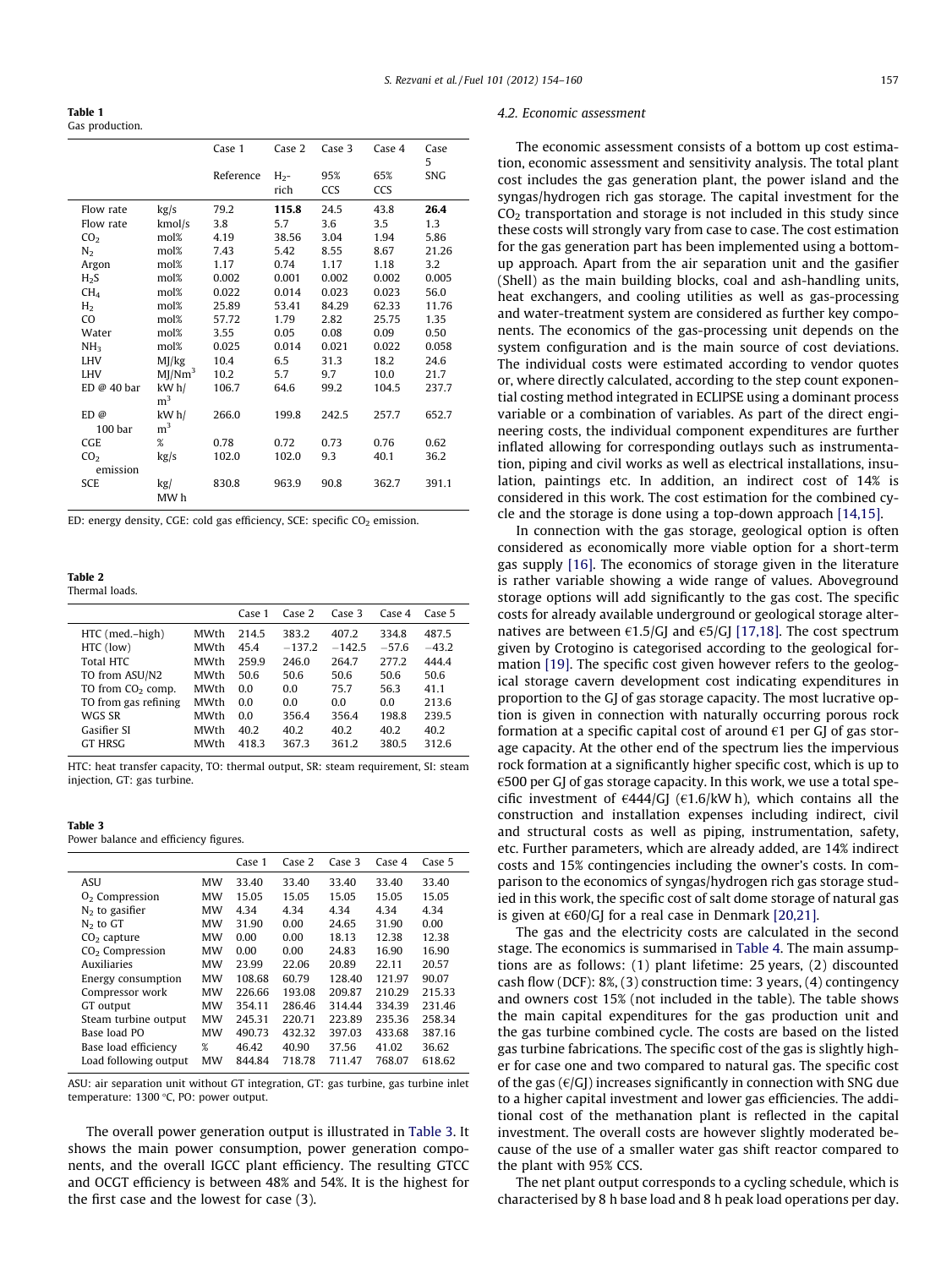<span id="page-4-0"></span>

| Table 4                              |  |
|--------------------------------------|--|
| Gas production and electricity cost. |  |

|                      |                    | Case 1     | Case 2    | Case 3     | Case 4    | Case 5       |
|----------------------|--------------------|------------|-----------|------------|-----------|--------------|
| GT for main plant    |                    | 4 X V84.3A | 4 X V94.2 | 4 X V84.3A | 4 X V84.3 | 2 X PG9331FA |
| <b>Total GT Cost</b> | M€                 | 194.96     | 180.35    | 180.35     | 180.35    | 114.31       |
| <b>CCGT Cost</b>     | M€                 | 373.44     | 351.08    | 336.59     | 343.23    | 273.86       |
| IGCC-GP              | M€                 | 460.55     | 484.43    | 571.33     | 543.24    | 564.62       |
| Syngas cost          | $\varepsilon$ /GJ  | 6.67       | 7.34      | 8.09       | 7.58      | 9.36         |
| Net PO               | GW <sub>h/a</sub>  | 3314.91    | 2857.05   | 2751.31    | 2982.74   | 2496.35      |
| <b>OGC</b>           | GW <sub>h</sub> /a | 7400.84    | 6296.54   | 6232.50    | 6728.29   | 5419.12      |
| Resulting CF         | h/a                | 3923.69    | 3974.84   | 3867.06    | 3883.43   | 4035.35      |
| <b>BESP</b>          | $\epsilon$ /MW h   | 66.17      | 74.64     | 82.34      | 76.36     | 86.90        |

M€: million €, CCGT Cost: total cost of gas turbine combined cycle, IGCC-GP: cost of IGCC plant without CCGT (cost of the gas generation plant) PO: plant output, OGC: overall generation capacity, CF: capacity factor, BESP: Breakeven Electricity Selling Price at a discounted cash flow of 8%.



c) syngas/ $H_2$  rich gas prices in connection with the capacity factor of gas production plant

d) Gas price variations depending on DCF

Fig. 3. Economic sensitivity assessment of the gas production unit (gasification, gas processing and storage) for case 1-5. \*X-axis excludes contingencies and owner's costs. This, however, is included in the calculation of the gas price using an overall value 15%.

The rest of the day is used for gas production and storage. The overall generation capacity reflects to a theoretical full load peak operation. The resulting capacity factor of around 45% is the ratio between the overall generation capacity and the net plant output. The equivalent cost of electricity is calculated using a net present value model.

#### 4.3. Sensitivity assessment

The economic sensitivity assessment of the plant is implemented in two levels: (a) gas production plant and (b) power generation unit. In connection with the former section, it is necessary to achieve a high capacity factor in order to minimise the produced gas cost (see Fig. 3c). With regard to the power generation unit, however, higher annual operating hours are only achievable through additional fuel utilisation or longer gas storage intervals (see [Fig. 4](#page-5-0)c). A larger gas production plant integration as a further option would not make techno-economically much sense as the system is not designed for a base load operation. The typical capacity factor for this type of power plant configuration is estimated at around 45%.

The sensitivity assessment covers the impacts of a wide range of uncertainties on the techno-economic viability of the project during the plant lifecycle. In this study, the focus is given to five parameters namely (a) plant capital investment, (b) fuel prices, (c) capacity factors, (d) discounted cash flow (DCF) and finally (e) the operating and maintenance (O&M) costs. The impact of the latter parameter on the cost of the produced gas is relatively linear and steady resulting in gas (syngas/hydrogen rich gas) price variations of around 10% in connection with an operating and maintenance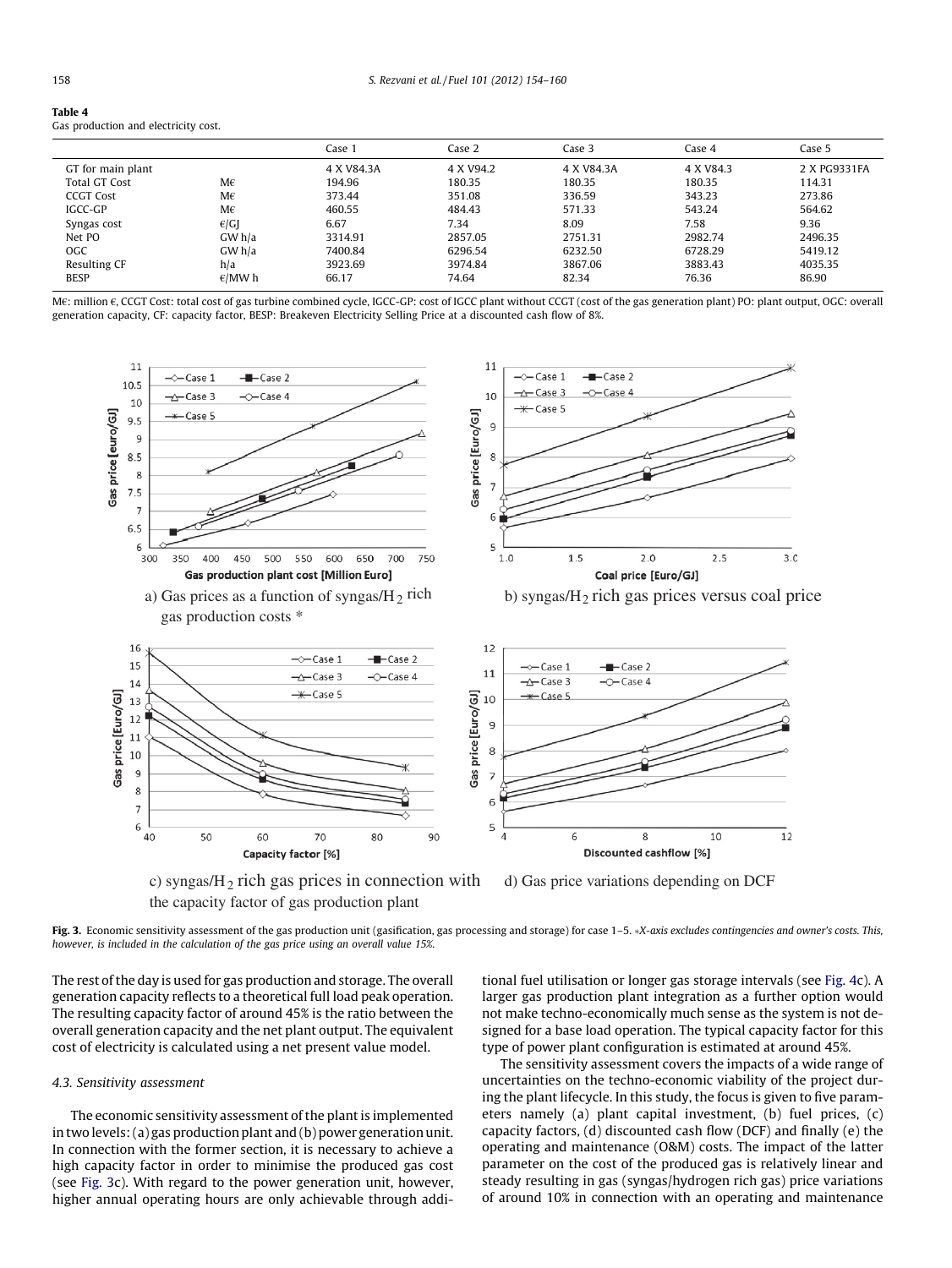<span id="page-5-0"></span>

a) BESP according to the specific investment of the power plants *(CCGT + OCGT)* \*





Fig. 4. Economic sensitivity assessment of the power production unit (CCGT + OCGT) for case  $1-5$  \*X-axis excludes contingencies and owner's costs. This, however, is included in the calculation of the Breakeven Electricity Selling Price (BESP) using an overall value 15%.

cost spectrum of up to ±50%. With regard to the power generation sector, the same O&M cost range reflects up to 5% change in Breakeven Electricity Selling Price (BESP).

[Fig. 3](#page-4-0) shows the impact of further parameters on the produced gas prices. The impact of the plant cost in million  $\epsilon$  is given in [Fig. 3](#page-4-0)a. Apart from the fixed capital investment, the BESP estimation also includes all the other fixed and variable expenses such as contingencies, owner's costs, construction fees and fuel costs as well as operating and maintenance costs. The synthetic natural gas (SNG) case with 65% carbon capture does not seem to be economically viable mainly due to the lower cold gas efficiency rates and is unlikely to attract stakeholders without any government supported DCF rates (see [Fig. 3](#page-4-0)d) or lower coal prices (see [Fig. 3b](#page-4-0)).

Fig. 4 illustrates the economic sensitivity assessment of the power generation sectors. In comparison with case 4 with 65% carbon capture operated as mid-merit plant, a natural gas fired combined cycle system in base load operation will give an economic advantage of around  $\epsilon$ 22/MW h at a natural gas price of  $\epsilon$ 6.5/GJ [\[22\].](#page-6-0) This economic benefit, however, diminishes as the capacity factor of the natural gas fired cycle is reduced to the same level of case 4 resulting in a price difference of around  $\epsilon$ 10/MW h [\[22\].](#page-6-0) This system configuration has the potential to become more attractive if the gas production costs could be reduced from its current level and/or if the gap between natural gas and coal prices widens. In comparison to the natural gas fired system with 95% capture rate using amine system, case 3 shows a slight reduction in BESP if both plants are operated in mid-merit modes [\[22\].](#page-6-0)

The sensitivity analysis shown in graph 3 and 4 corresponds to a univariate assessment. The economic viability of the project can significantly change beyond the limits shown in these graphs if a multivariate assessment is used implying multiple parameter changes. An effective decision making process will strongly depend on multivariate economic models describing adverse or favourable scenarios for the integration of potential plants.

#### 4.4. System comparison with CAES

An integration of compressed air energy system (CAES) is also considered here. This can be achieved on a single or multi-shaft gas turbine. The latter is a more flexible option. [Fig. 5](#page-6-0) shows the example of a CAES-integration with IGCC. The configuration allows the generation of compressed air during low demand. For peak following operations, the stored energy is utilised in the gas turbine instead of employing the energy intensive compressor. In this way, a maximum power output of 720 MW can be established using the first case.

The energy density of CAES is considerably lower than the syngas storage requiring a much larger storage reservoir (2–3 kW h/m<sup>3</sup>) [\[19\]](#page-6-0). A comparable hydrogen reservoir provides a specific energy density of up to 170 kW  $h/m<sup>3</sup>$  if operated at comparable pressures [\[8\]](#page-6-0). This depends strongly on the pressure level of the gas. At around 40 bar, the energy density of the hydrogen and syngas scenarios studied here are around 100 kW  $h/m<sup>3</sup>$  (see [Table 2](#page-3-0)). The capital investment for compressed air storage given in the literature is